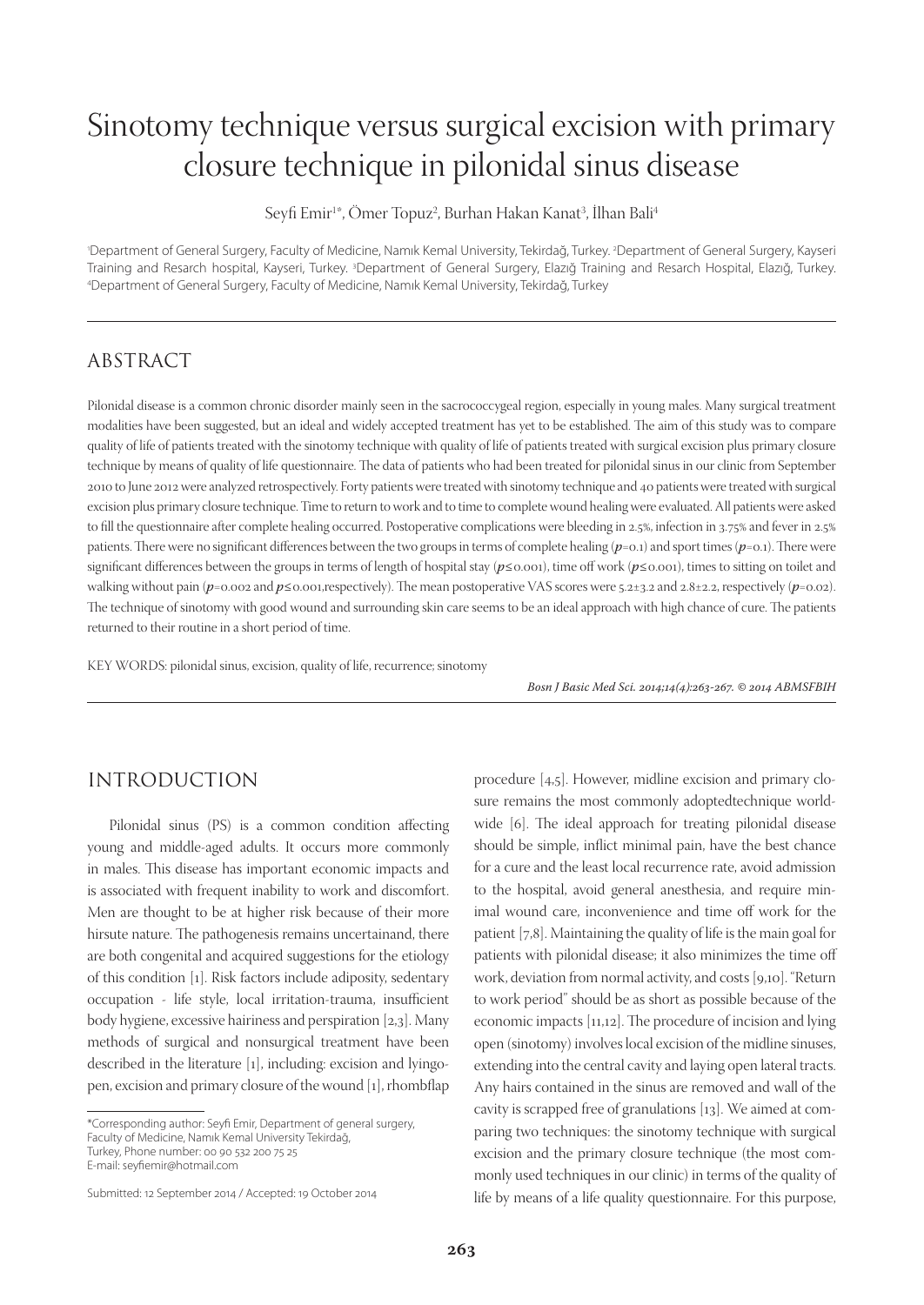we searched for a life quality questionnaire. SF-36 and other questionnaires were general, inadequate, and could not identify problems arising from the treatment of pilonidal disease. For this reason, we designed a questionnaire with 14 items, containing perioperative pain assessment as well as a visual analog scale (VAS).

## MATERIALS AND METHODS

In our study we retrospectively evaluated 101 cases treated for pilonidal sinus disease from September 2010 to June 2012. Sinotomy technique was performed in 40 patients, and surgical excision as well as primary closure was done in 40 patients, all of them diagnosed with pilonidal disease. Exclusion criteria were previous pilonidal abscess surgery, diabetes mellitus, renal failure, immunosuppression, and age  $<$ 16 years. All 80 patients fulfilling the criteria completed the study. We used Irkörücü and Adana Numune's classification [14] and treatment concept in sacrococcygeal pilonidal disease. Surgical techniques were used in types Ib, IIa, IIb, and some type III patients according to Irkörücü and Adana Numune's Classification and Treatment Concept (Table 1). Patients' data (demographics and characteristics; age, gender, obesity, hirsute nature, positive family history) were extracted from the medical records. Excision surgery and the primary closure technique were carried out under general anesthesia with endotracheal intubation. The sinotomy procedure was performed under local anesthesia, with the patient lying prone. Povidone-iodine antiseptic solution was applied on the shaved skin of the buttocks, and sterile drapes were used to expose the sacrococygeal area. A small quantity of methylene blue was injected into the sinus opening in order to stain the diseased tissue and to identify the sinus extensions. The technique of sinotomy was performed as follows: 20 mL of 0.5% bupivacaine with 1:200,000 epinephrine was infiltrated in the sacrococcygeal area around pilonidal sinus, along with intravenous sedation using 1.5-3 mg of midazolam titrated slowly within five minutes to the desired effect. The main orifice was identified, cannulated with a suitably sized metal probe. This was followed by probing the main track and laying it open on the probe. Any cyst wall was dissected out and hair tufts removed. The cavity was then curetted to remove infected granulations and debris, followed by washing with hydrogen peroxide and diluted povidone-iodine solution, and finally, irrigated copiously with saline. Haemostasis and light packing were performed in the end of the operation. Postoperatively the patients had been observed for 15 minutes then discharged, with prescribed oral analgesics containing paracetamol and codeine. Sinus excision and primary closure was performed as a surgical treatment. All patients were admitted to the hospital the day before the surgery and operated under general anesthesia. The patients were placed in the prone jack-knife position on the operating table. The natal cleft was shaved just before the surgery. Excision and primary closure was carried out as recommended by Goligher [13]. No antibiotics were administered. The patients were instructed to return to normal daily activities as soon as they felt comfortable. All patients were checked weekly until the wound had healed and then every three months for one year. The patients were scheduled for wound inspection and removal of the sutures on day 7 and day 14 postoperatively. When no leakage from the wound and no dehiscence signs were observed, the last dressing was detached, and this was accepted as a complete healing. In order to evaluate quality of life and patient comfort, all patients were asked to fill the questionnaire after complete healing occurred (Supplementary material). Answers were documented and analyzed. Duration of incapacity for work was defined as the time from the very day of the surgery to the day on which the patient returned to normal activities including work and leisure activities. The

|  |  |  | TABLE 1. Irkörücü and Adana Numune's classification and treatment concept in sacrococcygeal pilonidal disease |
|--|--|--|---------------------------------------------------------------------------------------------------------------|
|--|--|--|---------------------------------------------------------------------------------------------------------------|

| Type                                                                             | Definition                                                                          | Recommended management                                                                                                                                                    |  |
|----------------------------------------------------------------------------------|-------------------------------------------------------------------------------------|---------------------------------------------------------------------------------------------------------------------------------------------------------------------------|--|
| I Pit(s) on the natal cleft                                                      |                                                                                     |                                                                                                                                                                           |  |
| Iа                                                                               | Asymptomatic one or more pit (s) on the<br>natal cleft without a history of abscess | Conservative methods (e.g., local hair removal,<br>epilation etc.)                                                                                                        |  |
| Ib                                                                               | Symptomatic and/or more than one pit<br>on the natal cleft.                         | Simple surgical managements (e.g., phenol application,<br>incise and lay-open, sinectomy etc.) or Bascom procedure                                                        |  |
| II Pit (s) on either side of the natal cleft                                     |                                                                                     |                                                                                                                                                                           |  |
| <b>IIa</b>                                                                       | Distance to the natal cleft <2.5 cm                                                 | Moderate surgical procedures (e.g., unroofing and curetage,<br>Karydakis, cleft lift procedure, etc.)                                                                     |  |
| IIb                                                                              | Distance to the natal cleft >2.5 cm                                                 | Simple flap procedures (e.g., rhomboid excision and limberg<br>flap, oval flap, V and Y advancement flap, etc.                                                            |  |
| III Pits on both side of the natal cleft                                         |                                                                                     | Flap procedures with wide excision (e.g., modified rhomboid<br>excision and limberg flap, dufourmentel rhomboid flap, etc.)                                               |  |
| IV Complex pilonidal disease with<br>multple pits on and side of the natal cleft |                                                                                     | Wide excision and large flap procedures (e.g., rotation flaps,<br>double rhomboid transposition flap, crossed triangular flaps,<br>negative pressure wound therapy, etc.) |  |
| V Recurrent pilonidal disease                                                    |                                                                                     | Surgical procedures should be preferred according to the<br>extension of the recurrent disease                                                                            |  |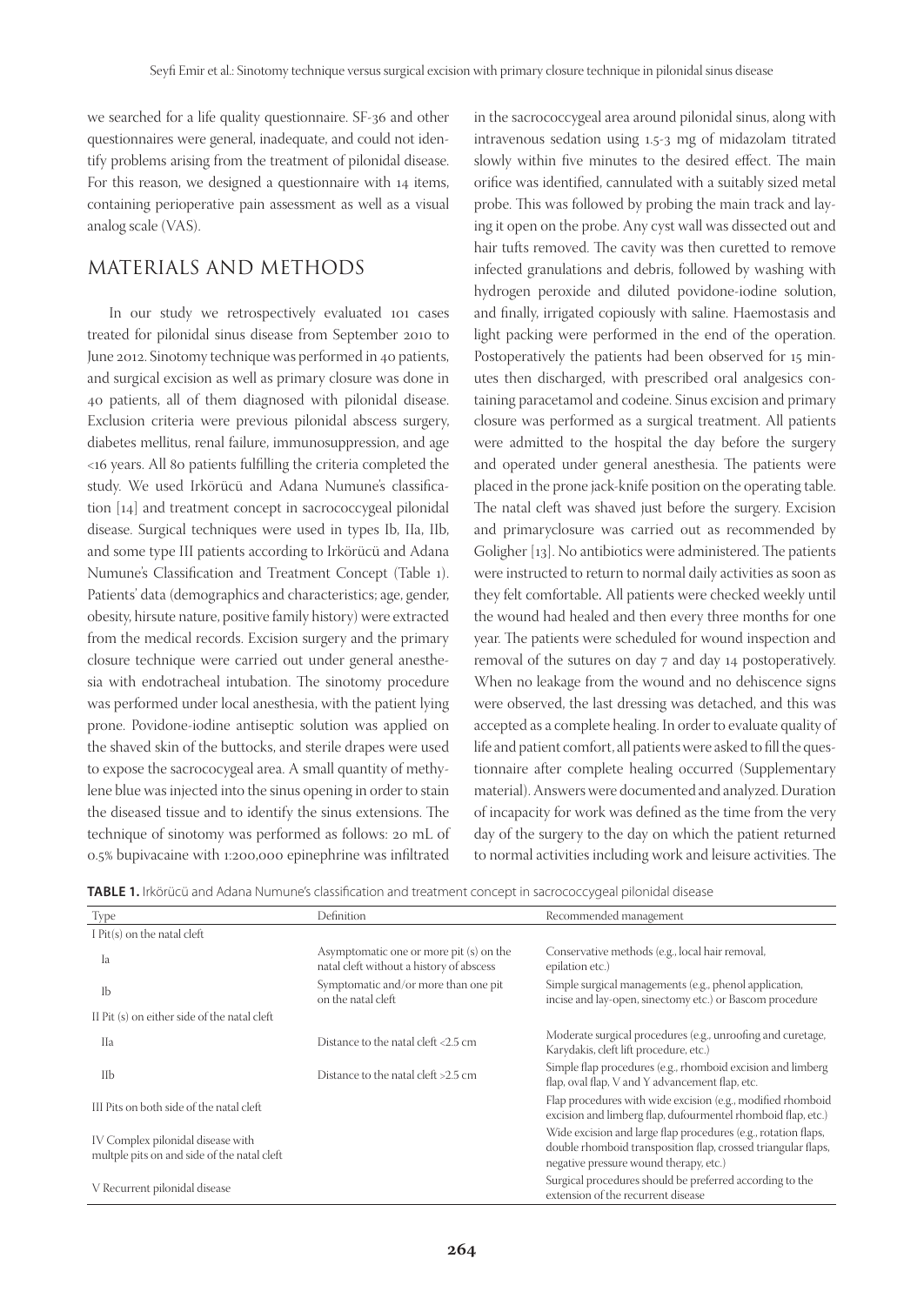pain level reported by patients was assessed in the pre- and post-treatment period with a visual analog scale (VAS) score. VAS scores were marked by patients on a horizontal scale, where "0" indicated painless condition and "10" denoted the worst pain.

#### Statistical Analysis

All data are presented as mean ± standard deviation (SD) unless stated otherwise in the text. Continuous variableswere checked for the normal distribution assumption using the Kolmogorov–Smirnov statistics. Differences among the groups were analyzed by the Student's t-test and the Mann– Whitney U test for continuous variables and the chi-square test for categorical variables, as considered appropriate. The probabilities of less than 0.05 were accepted as significant. Data were analyzed using the SSPS 15.0 for Windows software (SPSS® Inc. Chicago IL).

#### RESULTS

There were 46 men  $(57.5%)$  and 34 women  $(42.5%)$  participating in this study. Their ages ranged between 16 and 44 years with a mean of  $25.7$  years. The mean BMI of the study population was 27.2 (range 23.6 - 41.9), and 41.25% (33/80) of patients were hirsute in nature. As seen in Table 2, no significant differences between the two groups were observed in any of the patient characteristics in addition to age and gender. Postoperative complications were bleeding in 2.5%, infection in 3.75% and fever in 2.5%. Two patients experienced postoperative bleeding that required evaluation in the emergency department. Bleeding was controlled by external packing and application of local pressure and none required surgical haemostasis or blood transfusion. In a one year follow-up period, no patient suffered from recurrence of the disease. The clinical outcomes of both treatment modalities are listed in Table 3. There were significant differences between the two groups in terms of quality of life except for complete healing  $(p=0.1)$  and sport times  $(p=0.1)$ . The mean postoperative Visual analogue scale scores were  $5.2\pm3.2$  and  $2.8\pm2.2$ , respectively ( $p=0.02$ ).

|                                | Excision +<br>primary closure<br>$(n=40)$ | Sinotomy<br>technique $(n=40)$ |
|--------------------------------|-------------------------------------------|--------------------------------|
| Age                            | $26.5 \pm 3.2^*$                          | $25.2 \pm 4.3^*$               |
| Gender M/F                     | 22/18                                     | 24/16                          |
| Obesity                        | 9                                         | 10                             |
| Overweight (BMI 25-29.9)       | 5                                         | 6                              |
| Obesity (BMI 30-39.9)          | 3                                         | 3                              |
| Morbid obesity (BMI≥40)        | 1                                         |                                |
| Hirsute nature                 | 16                                        | 17                             |
| Positive family history of PNS | 12                                        | 16                             |

BMI=Body mass index, PNS=Pilonidal sinus, \*Mean±SD

#### DISCUSSION

Various techniques are used currently in the treatment of pilonidal sinus disease [15]. Nevertheless, optimal treatment methods for each condition of pilonidal disease have yet to be established. An ideal surgical treatment of pilonidal disease should be simple, necessitate a short hospital stay, and have a low disease recurrence rate. In the literature, different surgical treatment options have been described for managing this condition. Most commonly, marsupialization, primary midline closure and skin flaps have been used as treatment modalities [16,17]. Different rates of morbidity, recurrence and hospitalization times have been reported for each technique [16,18]. Larger operations require longer healing times, sometimes several weeks. Surgery has a significant failure rate, with a high incidence of recurrence following the procedure [19,20]. Excision of the pilonidal sinus with primary closure has the advantage of rapid healing, but the recurrence rate is also relatively high - up to  $38\%$  [1,21]. Excision with primary closure obviates a large wound but in the process, the chances of wound infection; wound dehiscence and recurrence are very high [22]. Techniques involving closure by Z-plasty, rhomboid or myocutaneous advancement flaps require long operative time and hospital stay and are fraught with complications like loss of the graft or flap  $[23]$ . The usual mean for hospital stay in excision and primary closure techniques reported in previous studies was 4-5 days [24,25].

Incision and lying open (sinotomy) procedure involves local excision of the midline sinuses, extending into the central cavity and laying open lateral tracts. Any hairs contained in the sinus are removed and wall of the cavity is scrapped free of granulations [13]. However, it has been reported that the chances of infection are much bigger in the wounds created

|  |  | <b>TABLE 3.</b> The clinical outcome of both treatment modalities |
|--|--|-------------------------------------------------------------------|
|--|--|-------------------------------------------------------------------|

|                                    | Excision $+$<br>primary closure<br>$(n=40)$ days,<br>$Mean+SD$ | Sinotomy<br>technique<br>$(n=40)$ days,<br>$Mean+SD$ | $p$ values |
|------------------------------------|----------------------------------------------------------------|------------------------------------------------------|------------|
| Hospital stays                     | $1.5 \pm 0.9$                                                  | $0.15 \pm 0.6$                                       | 0.00001    |
| Time off work                      | $16.7 \pm 13.8$                                                | $0.95 \pm 1.3$                                       | 0.00001    |
| Dressing count                     | $18.2 \pm 18.7$                                                | $0.5 + 1.5$                                          | 0.005      |
| Taking medication                  | $10.8{\pm}7.1$                                                 | $0.2 + 0.4$                                          | 0.001      |
| Time to sitting normally           | $7.4 \pm 8.4$                                                  | $0.05 + 0.2$                                         | 0.00001    |
| Time to sitting on toilet          | $5.9 \pm 6.1$                                                  | $0.2 + 0.4$                                          | 0.002      |
| Time to walk without pain          | $16.7 + 13.4$                                                  | $0.5+1.5$                                            | 0.00001    |
| Time to sport                      | $21.2 \pm 21.3$                                                | $20.2+0.9$                                           | 0.1        |
| Time to lift heavy                 | $25+32.8$                                                      | $2+1.9$                                              | 0.003      |
| Time to complete healing           | $31.1 \pm 22.1$                                                | $23.4 \pm 10.1$                                      | 0.1        |
| Time to travel                     | $16.7 \pm 13.8$                                                | $0.2{\pm}0.8$                                        | 0.00001    |
| Time to continue with sexual life  | $7.9{\pm}8.9$                                                  | $1+2.6$                                              | 0.001      |
| Satisfaction with cosmetic results | $1.4 \pm 0.6$                                                  | $2.6 + 0.8$                                          | 0.04       |
| VAS scores during treatment        | $5.2 \pm 3.2$                                                  | $2.8 \pm 2.2$                                        | 0.02       |

VAS=Visual analogue scale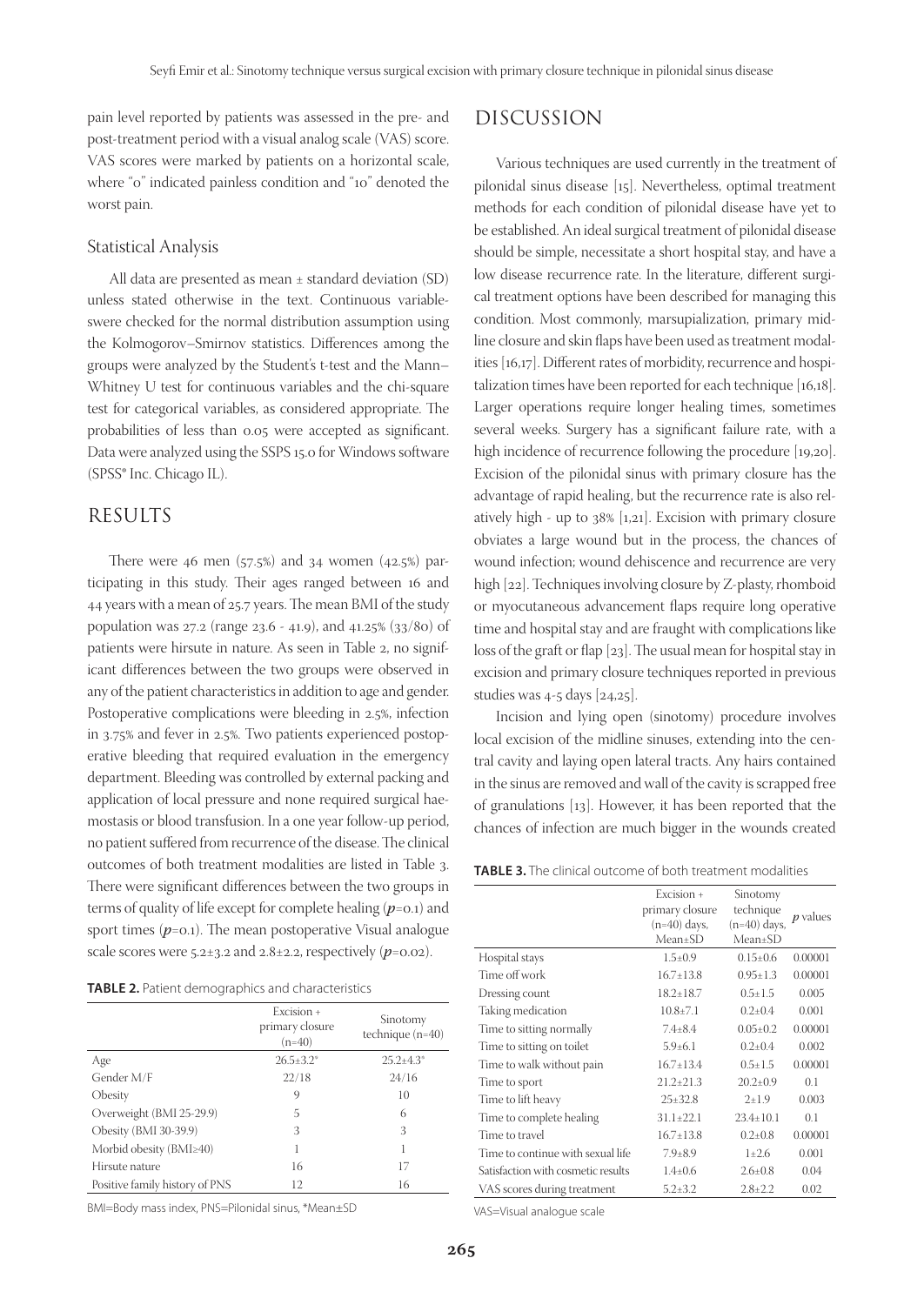by excision and suturing [26]. Incidence rates of wound dehiscence followingexcision and primary repair are much bigger than previously considered  $[22,23]$ . These procedures also require a long hospital stay and long periods off work [13].

Al Naami reported his experience with the sinotomy technique  $[27]$ . The procedure was carried out under local anesthesia on an outpatient setting, with a complication rate of 3 and a recurrence rate of  $2\%$ . Yalcin [ $28$ ] reported that sinotomy has the advantages of simplicity, the possibility to be performed under local anesthesia with excellent recurrence rate of 0% and complication rate of 1.69%. In sinotomy, however, as almost no tissue is excised, disfigurement is minimal and only a narrow short midline scar is left and recurrence, if occurs, could be managed by the same procedure [29]. Quality of life is the main goal for patients with pilonidal disease; it also minimizes the time off work, deviation from normal activities, and costs [9,10]. In a study evaluating the quality of life, Ertan et al. have reported that the Limberg flap technique used in pilonidal sinus surgery is better than primary closure [24]. Aydede et al. have reported that the excision and flap procedures seem to be successful in large pilonidal sinuses. However, in uncomplicated cases, excision and primary closure yields better results [30]. Ideal treatment for pilonidal disease should: be simple, need no hospitalization, minimize both: financial costs for the community, as well as costs for the patient; should not worsen the quality of life, and should be associated with a low complication rate and minimal pain [31,32].

#### CONCLUSION

The method described in this paper was found to be simple, cost-effective, and seems ideal with high chances of cure. The patients returned to their daily routine within a short period of time.

## DECLARATION OF INTERESTS

The authors declare no conflict of interests.

#### REFERENCES

- [1] Allen-Mersh TG. Pilonidal-sinus: finding the right track for treatment. Br J Surg1990;77(2):123–32. doi:10.1002/bjs.1800770203. http://dx.doi.org/10.1002/bjs.1800770203.
- [2] Bendewald FP, Cima RR. Pilonidal disease. Clin Colon Rectal Surg 2007;20(2):86-95. http://dx.doi.org/10.1055/s-2007-977486.
- [3] Akin M, Leventoglu S, Mentes BB, Bostanci H, Gokbayir H, Kilic K, et al. Comparison of the classic Limberg flap and modified Limberg flap in the treatment of pilonidal sinus disease: a retrospective analysis of 416 patients. Surg Today 2010;40(8): 757-62. Epub 2010 Jul 30. http://dx.doi.org/10.1007/s00595-008-4098-7.
- [4] Milito G, Cortese F, Casciani CU. Rhomboid flap procedure for pilonidal sinus: results from 67 cases. Int J Colorectal Dis 1998; 13(3): 113–5. http://dx.doi.org/10.1007/s003840050146.
- [5] Urhan MK, Kucukel F, Topgul K, Ozer I, Sari S. Rhomboid excision

and Limberg flap for managing pilonidal sinus: results of 102 cases. Dis Colon Rectum 2002; 45(5): 656–9. doi:10.1007/s10350-004- 6263-4. http://dx.doi.org/10.1007/s10350-004-6263-4.

- [6] Al-Mulhim AS, Sultan MA, Ahmed HH. Pilonidal Sinus in Males: To preserve or obliterate the natal cleft. Saudi Med Journal 2002;23(7):875-6.
- [7] Hull TL, Wu J. Pilonidal disease. Surg Clin North Am 2002;82:1169- 1185. http://dx.doi.org/10.1016/S0039-6109(02)00062-2.
- [8] Allen-Mersh TG. Pilonidal sinus: finding the right track for treatment. Br J Surg 1990;77:123-132. http://dx.doi.org/10.1002/ bjs.1800770203.
- [9] Aygen E, Arslan K, Dogru O, Basbug M, Camci C. Crystallized phenol in nonoperative treatment of previously operated, recurrent pilonidal disease. Dis Colon Rectum 2010;53(6):932–5. http:// dx.doi.org/10.1007/DCR.0b013e3181d8283b.
- [10] Spyridakis M, Christodoulidis G, Chatszitheofilou C, Symeonidis D, Tepetes C. The role of the platelet-rich plasma in accelerating the wound healing process and recovery in patients being operated for pilonidal sinus disease: preliminary results. World J Surg 2009;33(8):1764–1769. http://dx.doi.org/10.1007/ s00268-009-0046-y.
- [11] Daphan C, Tekelioglu MH, Sayilgan C. Limberg flap repair for pilonidal sinus disease. Dis Colon Rectum. 2004;47(2):233-7. http:// dx.doi.org/10.1007/s10350-003-0037-2.
- [12] Tocchi A, Mazzoni G, Bononi M, Fornasari V, Miccini M, Drumo A, et al. Outcome of chronic pilonidal disease treatment after ambulatory plain midline excision and primary suture. Am J Surg 2008;196(1):28-33. Comment in: Am J Surg 2009; 197(5):693-4. http://dx.doi.org/10.1016/j.amjsurg.2007.05.051.
- [13] Goligher J, Duthie H, Nixon H. Pilonidal sinus. In: Tindall B, ed. Surgery of the anus rectum and colon. 5<sup>th</sup>. London: 1992:230-233.
- [14] Irkörücü O, Erdem H, Reyhan E. The best therapy for pilonidal disease: which management for which type? World J Surg 2012;36:691-692. http://dx.doi.org/10.1007/s00268-011-1285-2.
- [15] da Silva JH. Pilonidal cyst: cause and treatment. Dis Colon Rectum 2000; 43(8): 1146-56. http://dx.doi.org/10.1007/BF02236564.
- [16] Bozkurt MK, Tezel E. Management of pilonidal sinus with the Limberg flap. Dis Colon Rectum 1998;41(6):775–777. http://dx.doi. org/10.1007/BF02236268.
- [17] Kapan M, Kapan S, Pekmezci S, Durgun V. Sacrococcygeal pilonidal sinus disease with Limberg flap repair. Tech Coloproctol  $2002;6(1):27-32$ . doi:10.1007/s101510200005 http://dx.doi. 2002;6(1):27-32. doi**:**10.1007/s101510200005 org/10.1007/s101510200005.
- [18] Ozgultekin R, Ersan Y, Ozcan M. Die therapie des sinus pilonidalis mit dem transpositionslappen nach Limberg. Chirurg 1995;66(3):192–195.
- [19] Bascom J, Bascom B. Failed pilonidal surgery: new paradigm and new operation leading to cures. Arch Surg 2002;137(10):1146–50. http://dx.doi.org/10.1001/archsurg.137.10.1146.
- [20] Iesalnieks I, Furst A, Rentsch M, Jauch KW. Primary midline closure after excision of a pilonidal sinus is associated with a high recurrence rate. Chirurg 2003;74(5):461–8. doi**:**10.1007/s00104-003- 0616-8. http://dx.doi.org/10.1007/s00104-003-0616-8.
- [21] Rakinic J. Sacrococcygeal pilonidal sinus. In: Cameron JL, ed. Current surgical therapy. 8<sup>th</sup>. St. Louis, Missouri: Mosby, 1998: 302-306.
- [22] Lee HC, Ho YH, Seow CF, Eu KW, Nyam D. Pilonidal disease in Singapore: clinical features and management. Aust N Z J Surg 2000;70(3):196-198. http://dx.doi. org/10.1046/j.1440-1622.2000.01785.x.
- [23] Zieger K. Complications after surgery for pilonidal cyst. An introduction to a new debate on a "costly" disease. Ugeskr Laeger  $1999;161(44):6056-58.$
- [24] Ertan T, Koc M, Gocmen E, Aslar AK, Keskek M, Kilic M. Does technique alter quality of life after pilonidal sinus surgery? Am J Surg 2005;190(3):388-92. http://dx.doi.org/10.1016/j. amjsurg.2004.08.068.
- [25] Abu Galala KH, Salam IM, Abu Samaan KR, El Ashaal YI, Chandran VP, Sabastian M, et al. Treatment of pilonidal sinus by primary closure with a transposed